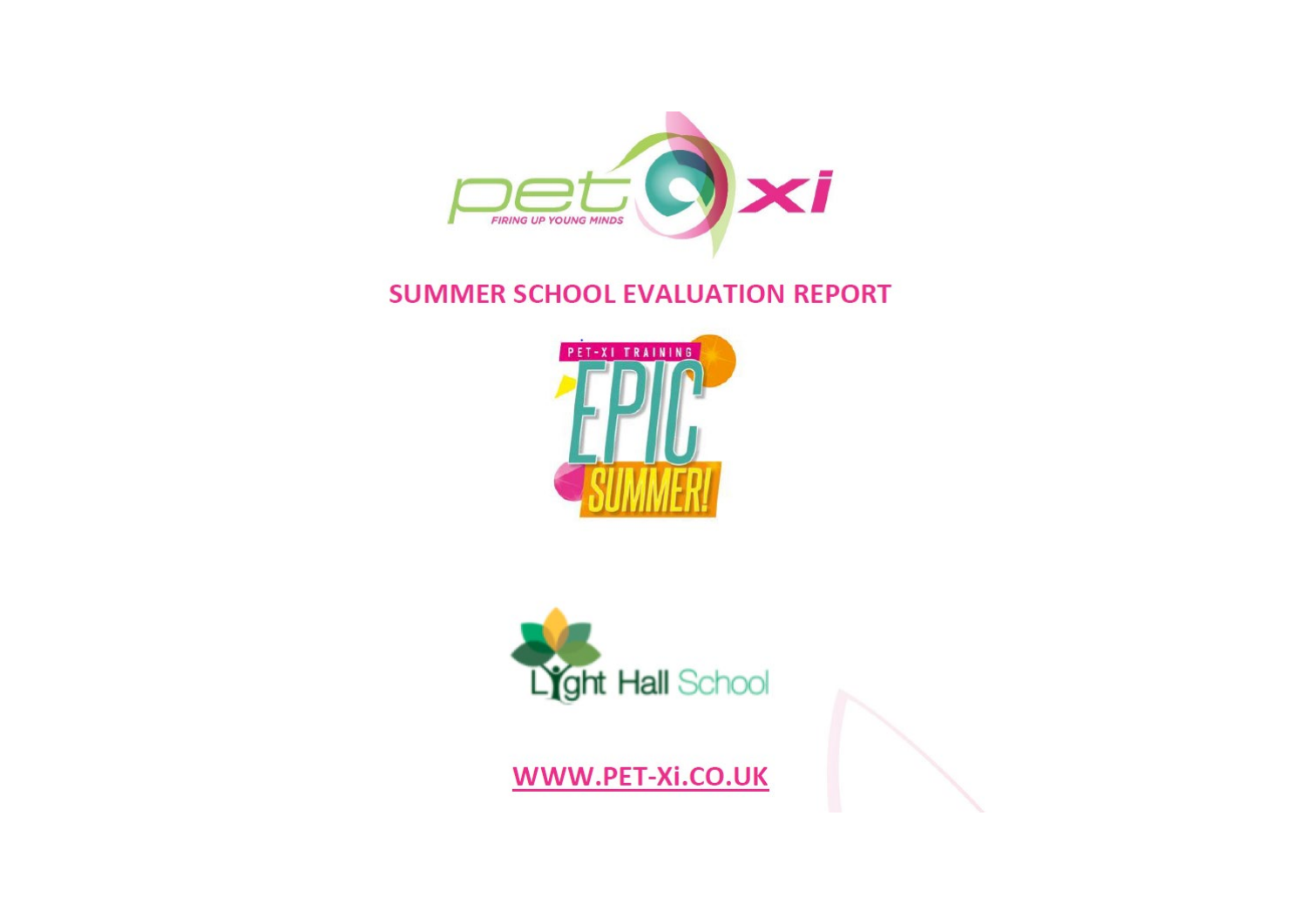#### **Summer School review**

October 2021

#### **Summary information**

'Summer schools have a positive impact on average (three months' additional progress)' EEF

The key aims of summer school was to

- 1. Improve the transition to secondary school for Year 6 pupils (as traditional transition days were unable to take place in person)
- 2. To provide a catch up programme for disadvantaged students moving into Year 11, in order for pupils to feel more confident about starting their final year of school.

Desired outcomes

| $\mathsf{A}$ | Group A and $B - Year$ 6 students<br>Improve attendance to school of free school<br>meals students and those with historic<br>attendance issues in primary school<br>Make new friends<br>$\bullet$<br>Get to know the school site<br>$\bullet$<br>Learn new skills<br>$\bullet$<br>Build confidence and self-esteem<br>$\bullet$<br>Have fun and be creative<br>$\bullet$ |  |
|--------------|---------------------------------------------------------------------------------------------------------------------------------------------------------------------------------------------------------------------------------------------------------------------------------------------------------------------------------------------------------------------------|--|
| B            | Group C - Year 10 students<br>Close curriculum gaps created by COVID-19 in<br>Maths and English, improving literacy and<br>numeracy skills that will be required at the start<br>of the school year                                                                                                                                                                       |  |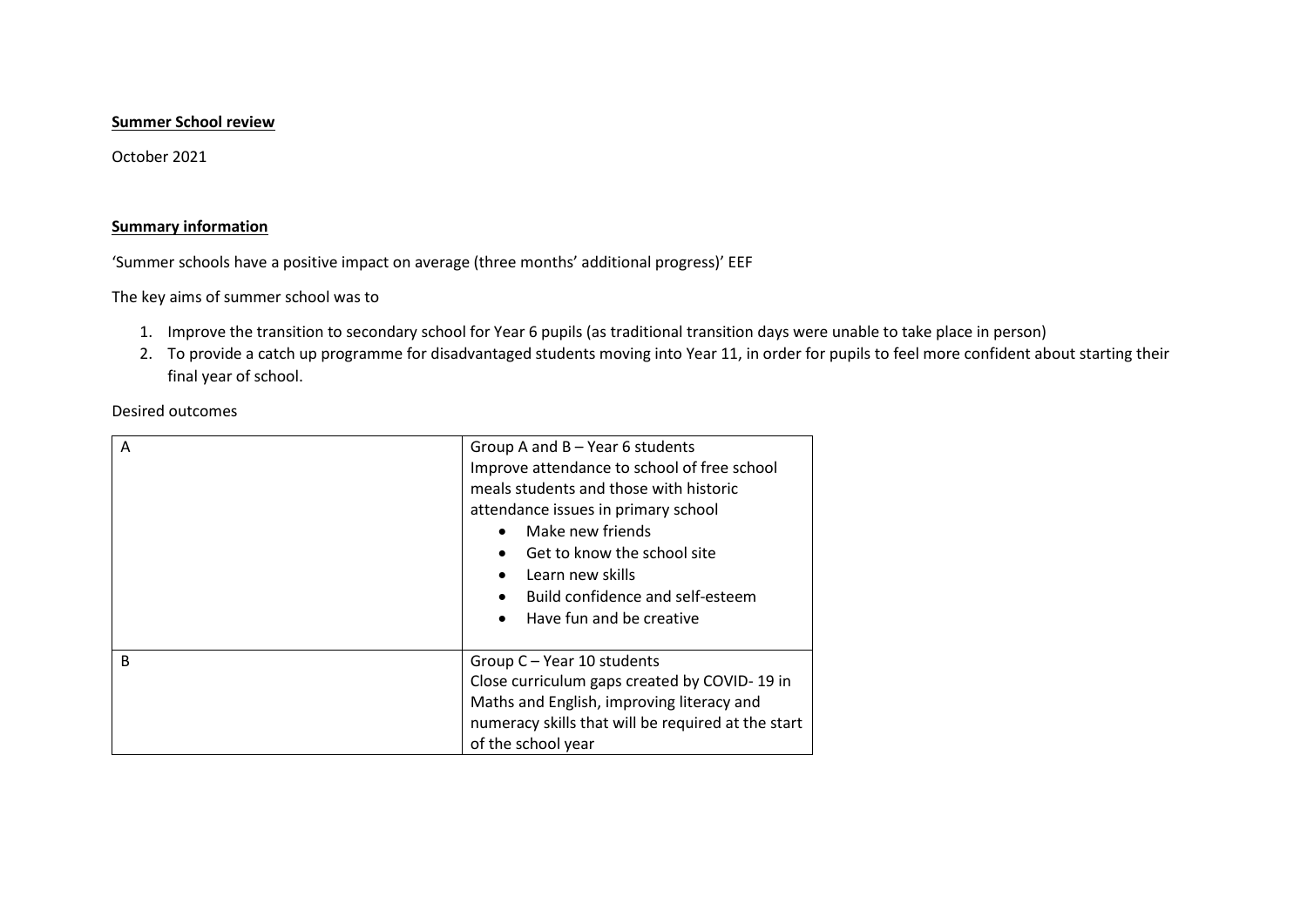The amount of funding allocated to Light Hall School for summer school was £21,492

The total costs of hosting the Summer school is as follows:

| Pet-Xi                            | £19.600 |
|-----------------------------------|---------|
| Catering costs                    | £382.50 |
| Taxi for one pupil for three days | £60.61  |
| Pastoral Manager support (DSL)    | £600    |

#### Attendance

| Group A | (Group size 23) All 8 of disadvantaged students attended every day      |  |
|---------|-------------------------------------------------------------------------|--|
| Group B | (Group size 25) All 16 of all disadvantaged students attended every day |  |
| Group C | 7 out of 13 disadvantaged students attended every day                   |  |

Pet- Xi was the company used to host the summer school, as they had a focus on academic interventions in small group settings. This was endorsed by the EEF "summer schools that involve an intensive teaching component such as using small group or one to one approaches have higher impacts, on average".

All Year 10 pupil premium and vulnerable children's parents were emailed with regards to Summer school. The plan was to have 30 pupils, however interest was not as high and only 15 students were confirmed as attending.

All Year 6 pupil premium and vulnerable children were invited as first priority for Summer School, the plan was for 60 pupils to attend. Interest was better for cohort, it became very popular and was opened up to all Year 6 pupils in order to entice more Year 6 PP students to attend if their non PP friends were attending.

The school ran from Tuesday 31st August to Thursday 2<sup>nd</sup> September and followed the exact timings of the school day 0845 to 1500.

The Head of Maths and English decided on the best programmes of study for Year 7 and 11 to complete linked to their respective curriculum plans and common misconceptions for the Autumn Term. (See Below)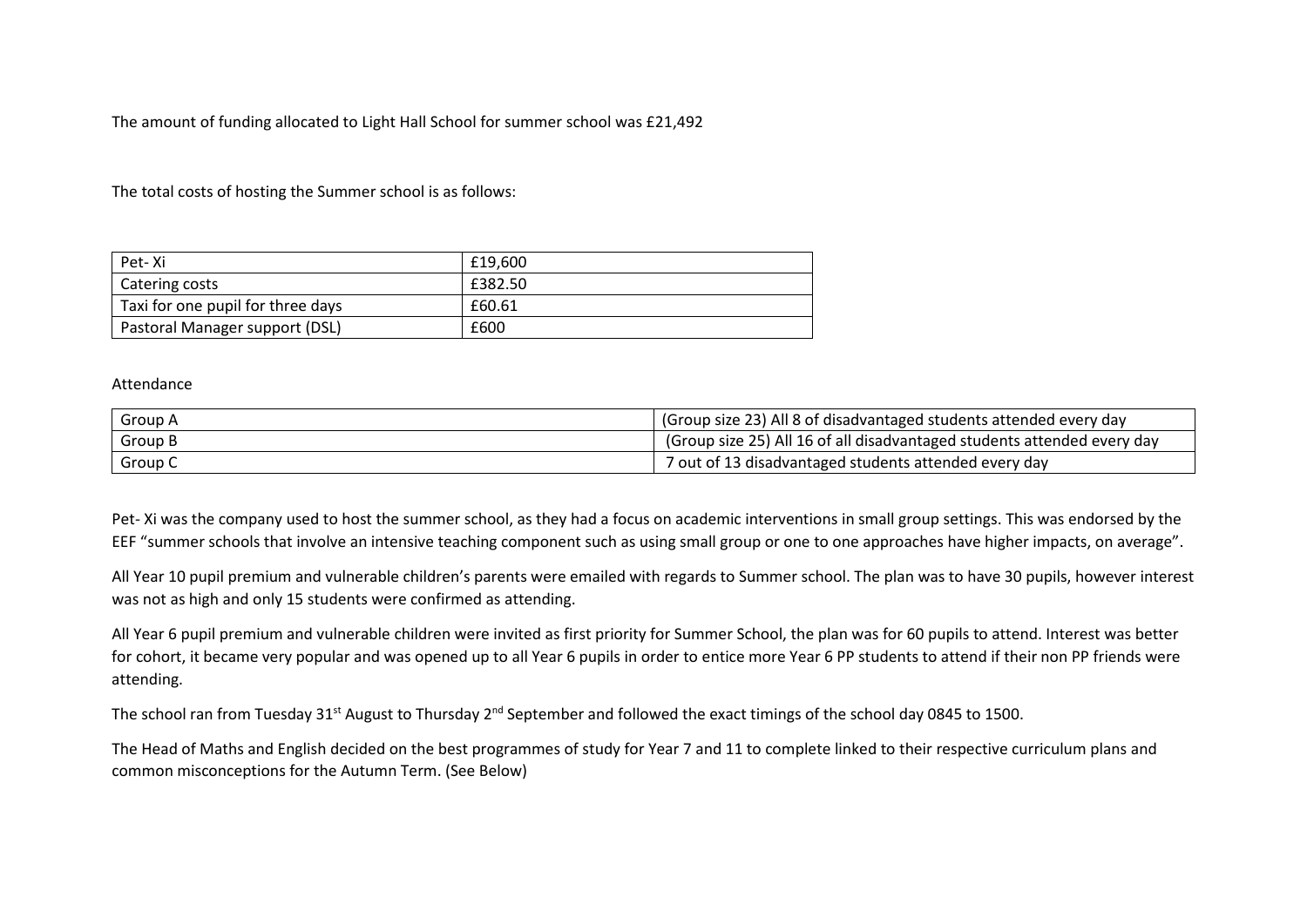#### **Year 7 timetable**

| 8.45am                 | Arrival at reception |
|------------------------|----------------------|
| $9.00$ am – 10.30am    | English session      |
| $10.30$ am – 10.45am   | <b>Break</b>         |
| $10.45$ am $-12.15$ pm | Maths                |
| $12.15 - 12.45$ pm     | Lunch (provided)     |
| $12.45$ pm $-3$ pm     | Enrichment activity  |

#### **Year 11 timetable**

| 8.45am                | Arrival at reception |
|-----------------------|----------------------|
| $9.00$ am $-11.00$ am | Maths                |
| l 11.00am – 11.15am   | <b>Break</b>         |
| l 11.15am – 1.15pm    | Enalish              |
| 1.15pm $-$ 1.45pm     | Lunch (provided)     |
| $1.45$ pm $-3$ pm     | Enrichment activity  |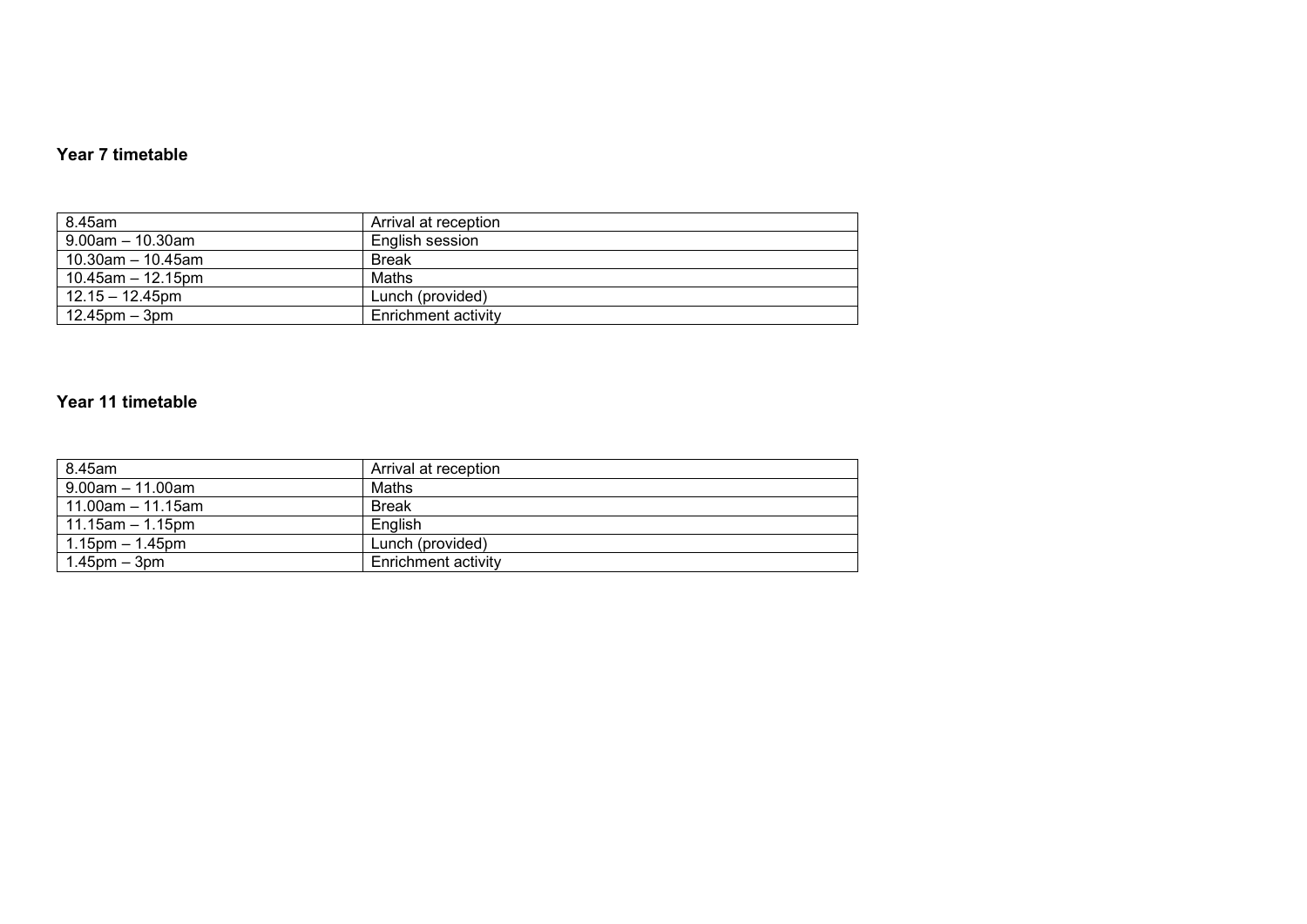## Programmes of study

| Year $6 - 7$ Transition (Groups A and B)              | Year $10 - 11$ Transition (Group C)     |
|-------------------------------------------------------|-----------------------------------------|
| <b>Mathematics</b>                                    | <b>Mathematics</b>                      |
| Number topics:                                        | Topics:                                 |
| Multiplication                                        | Sequences                               |
| Division                                              | Index laws                              |
| Decimals                                              | LCM and HCF                             |
| Fractions                                             | Plotting graphs                         |
| Ratio and Proportion                                  | Equation of a line                      |
|                                                       | <b>Fractions and Averages</b>           |
| <b>English</b>                                        |                                         |
| Writing skills:                                       | <b>English</b>                          |
| Planning a piece of writing and writing for a purpose | Skills:                                 |
| Reading skills:                                       | Reading (non-fiction)                   |
| Inference                                             | Identifying tone, emotion and attitudes |
|                                                       | Comparing writers' attitudes            |

Comparing writers' methods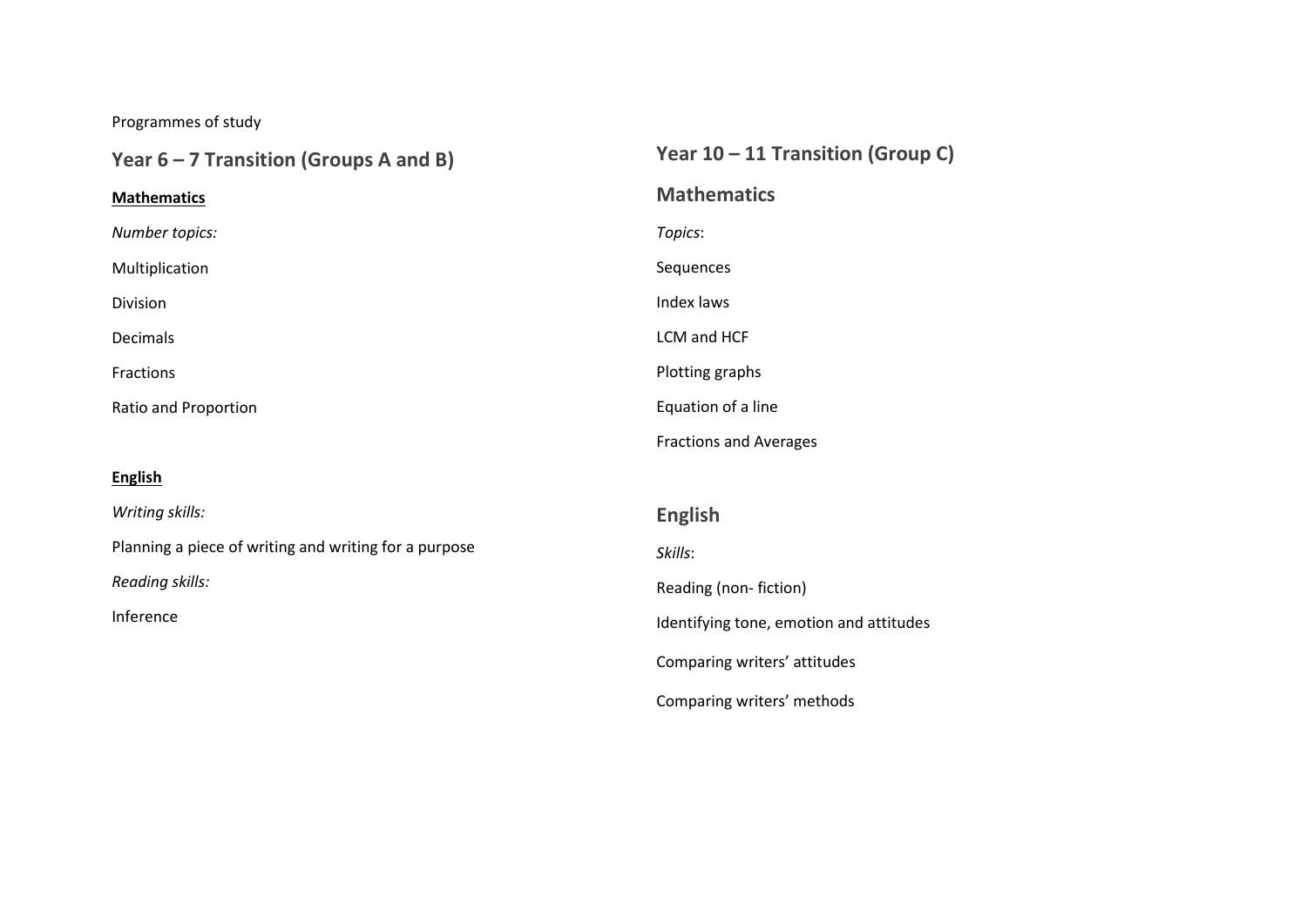#### **Measuring impact**

- Students taking part in the programme all took mini subject specific confidence tests at the start and end of each session to measure the impact of progress of the session.
- Learner workbooks have remained at school
- Learners all completed a programme evaluation form which captured their views of the whole experience

Below are the average percentage scores for each module at the start and end of the programme:

#### **Group A**

#### **Maths**

|                          | Multiplication, | <b>Fractions</b> | Ratio and  |
|--------------------------|-----------------|------------------|------------|
|                          | division and    |                  | Proportion |
|                          | decimals        |                  |            |
| Tuesday 31st             | 56%             | 62%              | 57%        |
| August                   |                 |                  |            |
| Thursday 2 <sup>nd</sup> | 82%             | 82%              | 94%        |
| September                |                 |                  |            |

#### **English**

|                                 | Planning a piece of | Inference | Writing for a |
|---------------------------------|---------------------|-----------|---------------|
|                                 | writing             |           | purpose       |
| Tuesday 31 <sup>st</sup> August | 46%                 | 47%       | 45%           |
| Thursday 2 <sup>nd</sup>        | 66%                 | 78%       | 70%           |
| September                       |                     |           |               |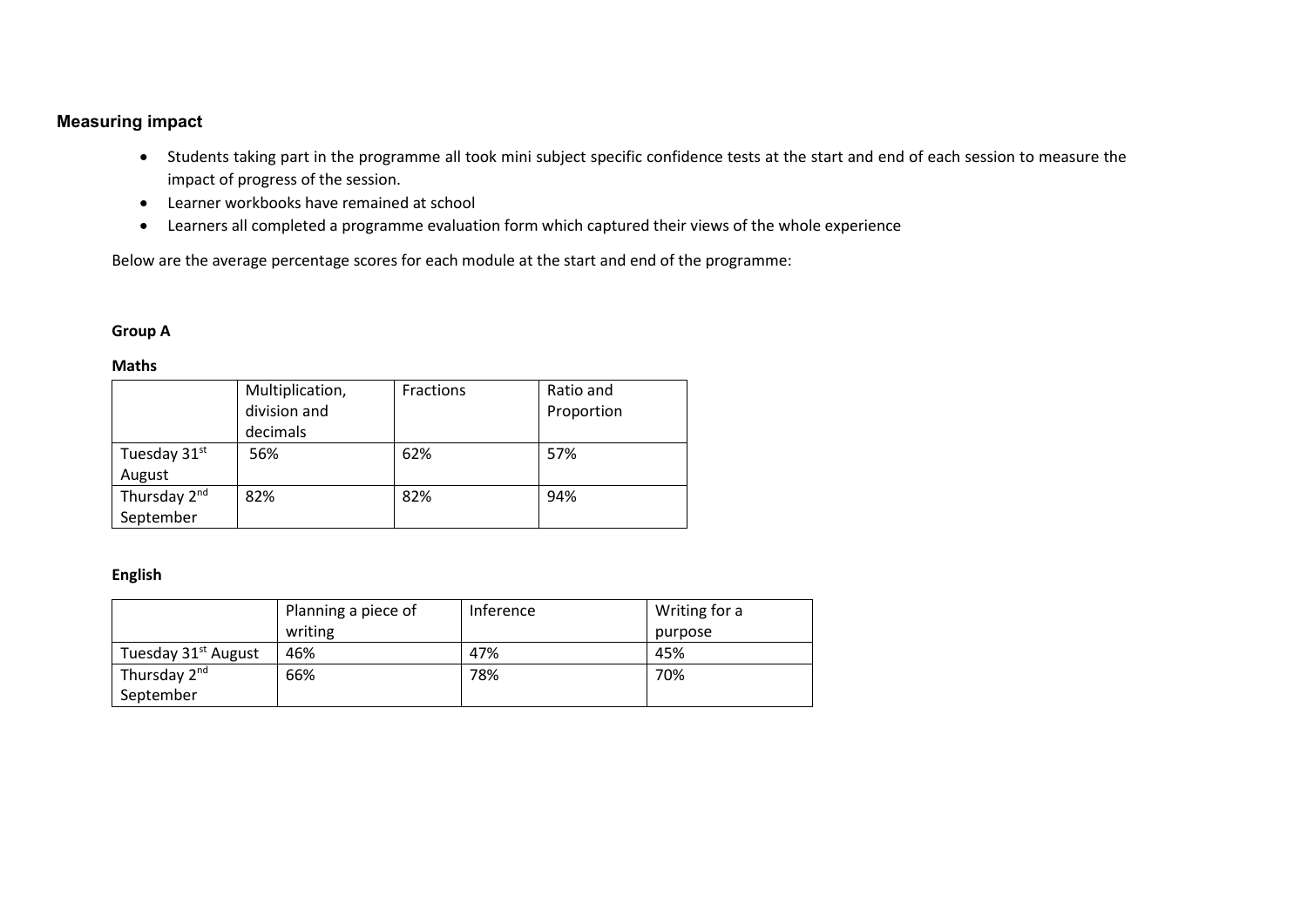#### **Group B**

#### **Maths**

|                                 | Multiplication, division   Fractions<br>and decimals |     | Ratio and Proportion |
|---------------------------------|------------------------------------------------------|-----|----------------------|
| Tuesday 31 <sup>st</sup> August | 50%                                                  | 56% | 61%                  |
| Thursday 2 <sup>nd</sup>        | 91%                                                  | 96% | 99%                  |
| September                       |                                                      |     |                      |

#### **English**

|                                 | Planning a piece of | Inference | Writing for a purpose |
|---------------------------------|---------------------|-----------|-----------------------|
|                                 | writing             |           |                       |
| Tuesday 31 <sup>st</sup> August | 34%                 | 40%       | 64%                   |
| Thursday 2 <sup>nd</sup>        | 69%                 | 90%       | 89%                   |
| September                       |                     |           |                       |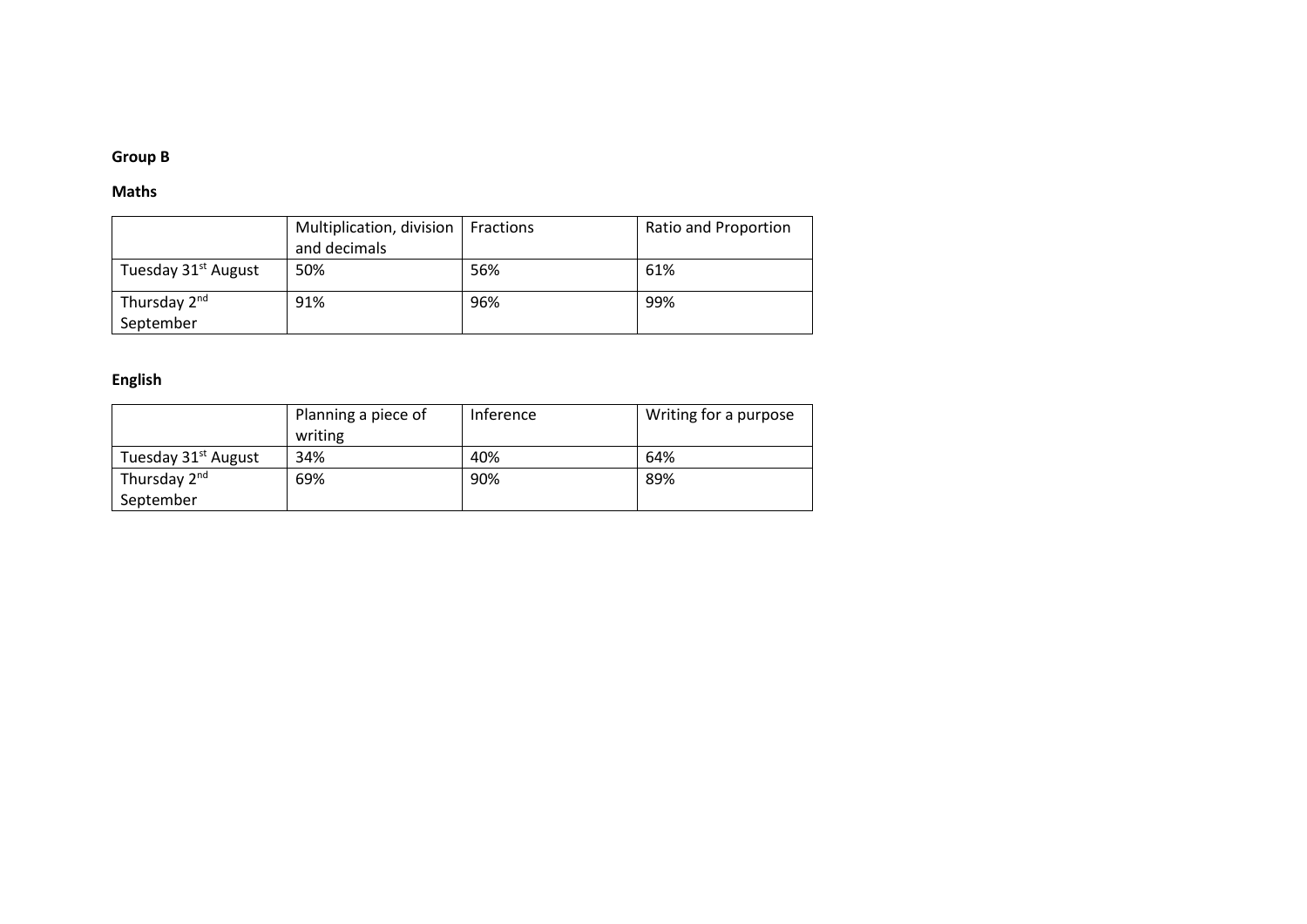### **Group C**

|                                 | <b>Maths</b> | <b>English</b> |
|---------------------------------|--------------|----------------|
| Tuesday 31 <sup>st</sup> August | 21%          | 29%            |
| Thursday 2 <sup>nd</sup>        | 68%          | 76%            |
| September                       |              |                |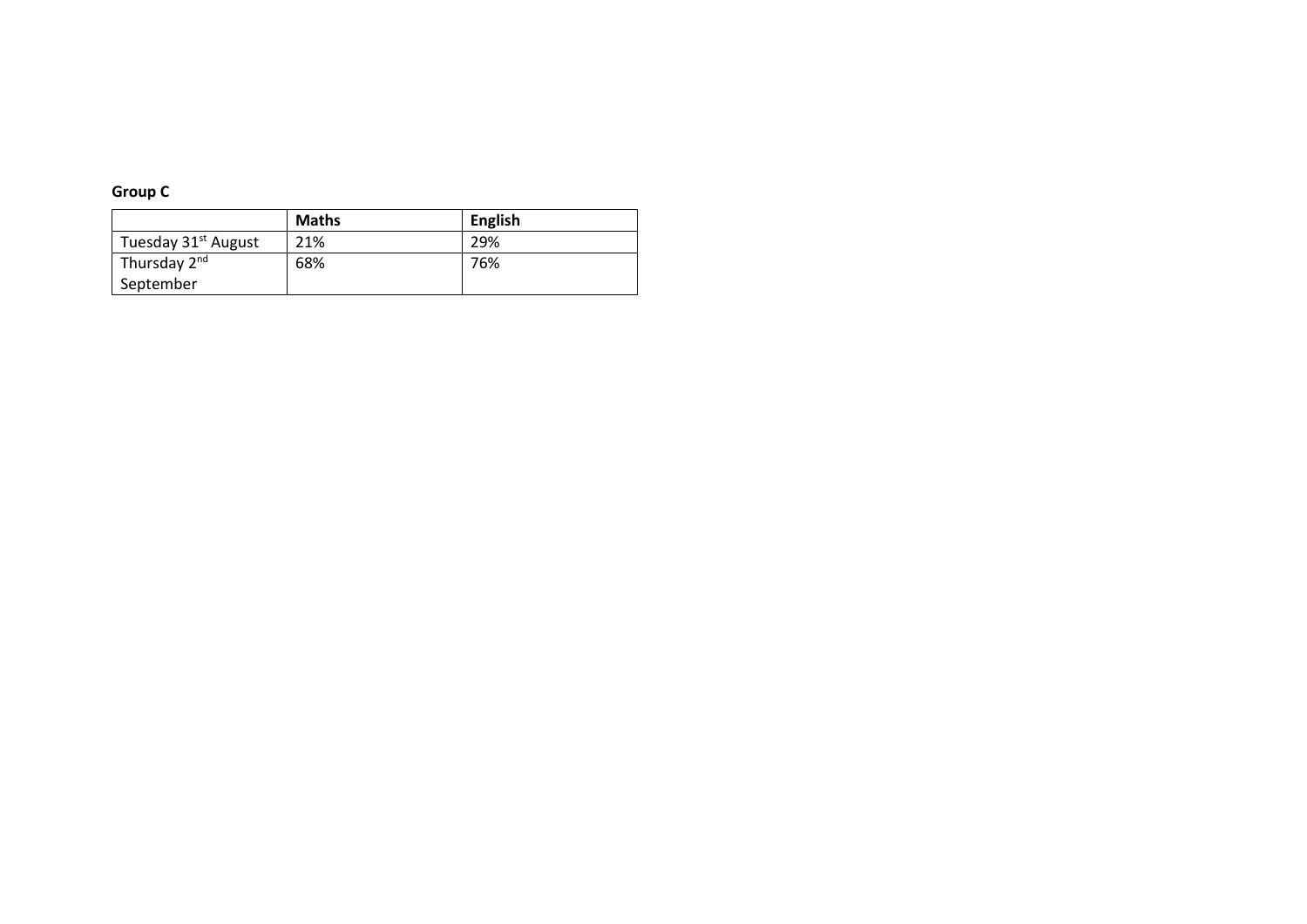# **Learner Feedback**

At the end of the programme, the students were asked to complete evaluations based on their experiences throughout the week, rating from 1 (poor) to 5 (excellent). A summary of this feedback is as follows:

#### **Group A**

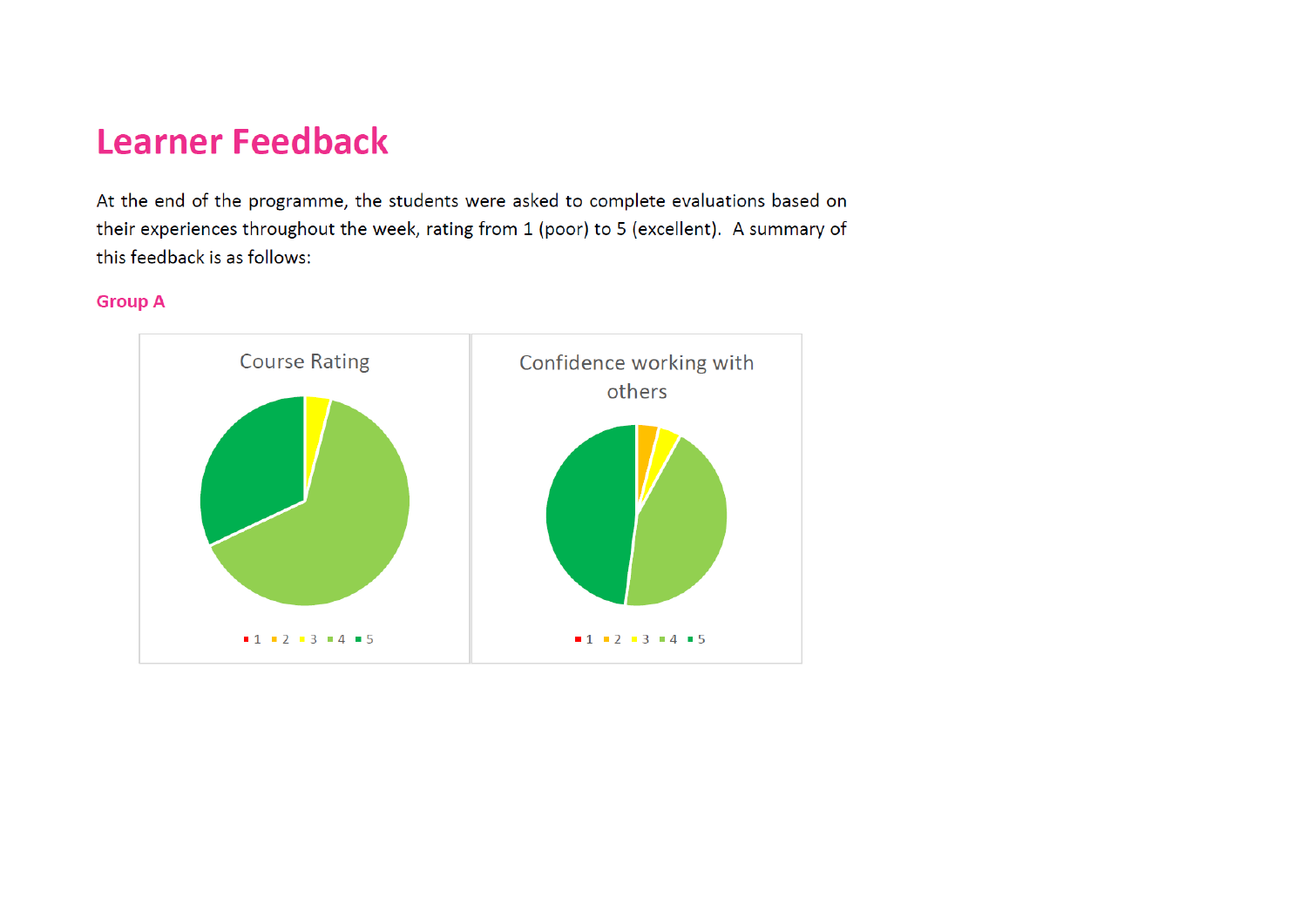

 $4.5$  $\overline{4}$  $3.5$  $\overline{\mathbf{3}}$  $2.5$  $\overline{2}$ 1.5  $\overline{1}$  $0.5$  $\bf{0}$ 

**MATHS** 

**ENGLISH** 

**Quotes from students in Group A on the favourite part of their course.**

*"Enrichment and getting a feel for school and meeting new people"*

*"I loved the enrichment and meeting new people"*

*"My favourite was the arts and crafts and colouring with Alex because they were fun and good for making friends"*

#### **Quotes from students in Group A to best describe their experience.**

"*Amazing. It has been really fun and the lessons were great*"

*"It helped me make friends and feel more confident about school"*

*"I have loved it. Pet-Xi are good at teaching"*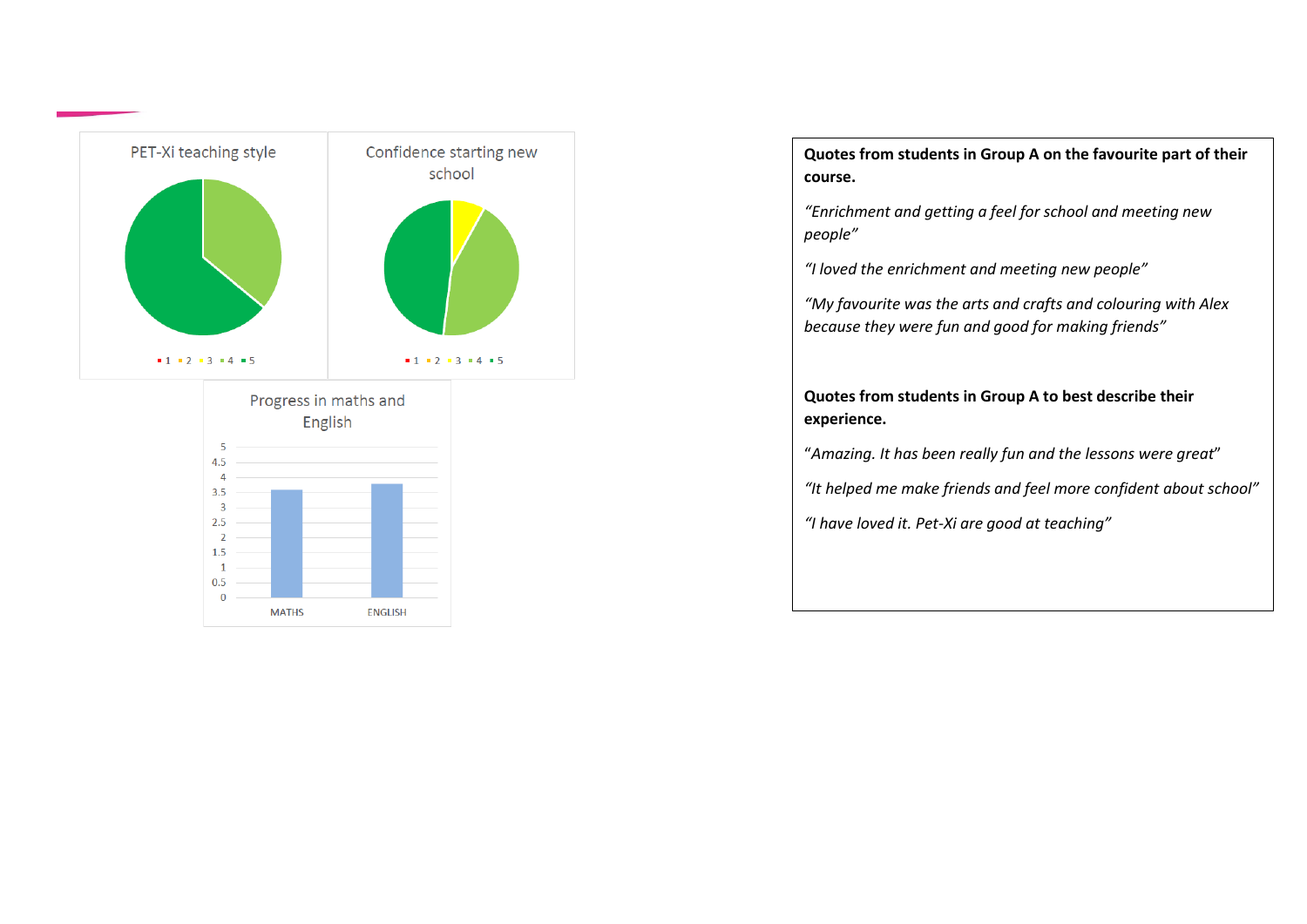#### **Group B**





**Quotes from students in Group B on the favourite part of their course**.

*"The first day when we met everyone"*

*"The afternoon because you get to do fun stuff and it was fun"* 

*"Making new friends and playing games"*

#### **Quotes to describe your experience**:

*"I was very nervous for secondary school so doing some team building activities helped"*

*"Pet – Xi's summer school was amazing and I loved doing it. I have learned a lot of things"*

*"It's really helped with my confidence, and they are really good teachers"* 

"*I loved the fact that I was selected for this! I'd 100% recommend this for Yr*   $7's$   $\odot$  "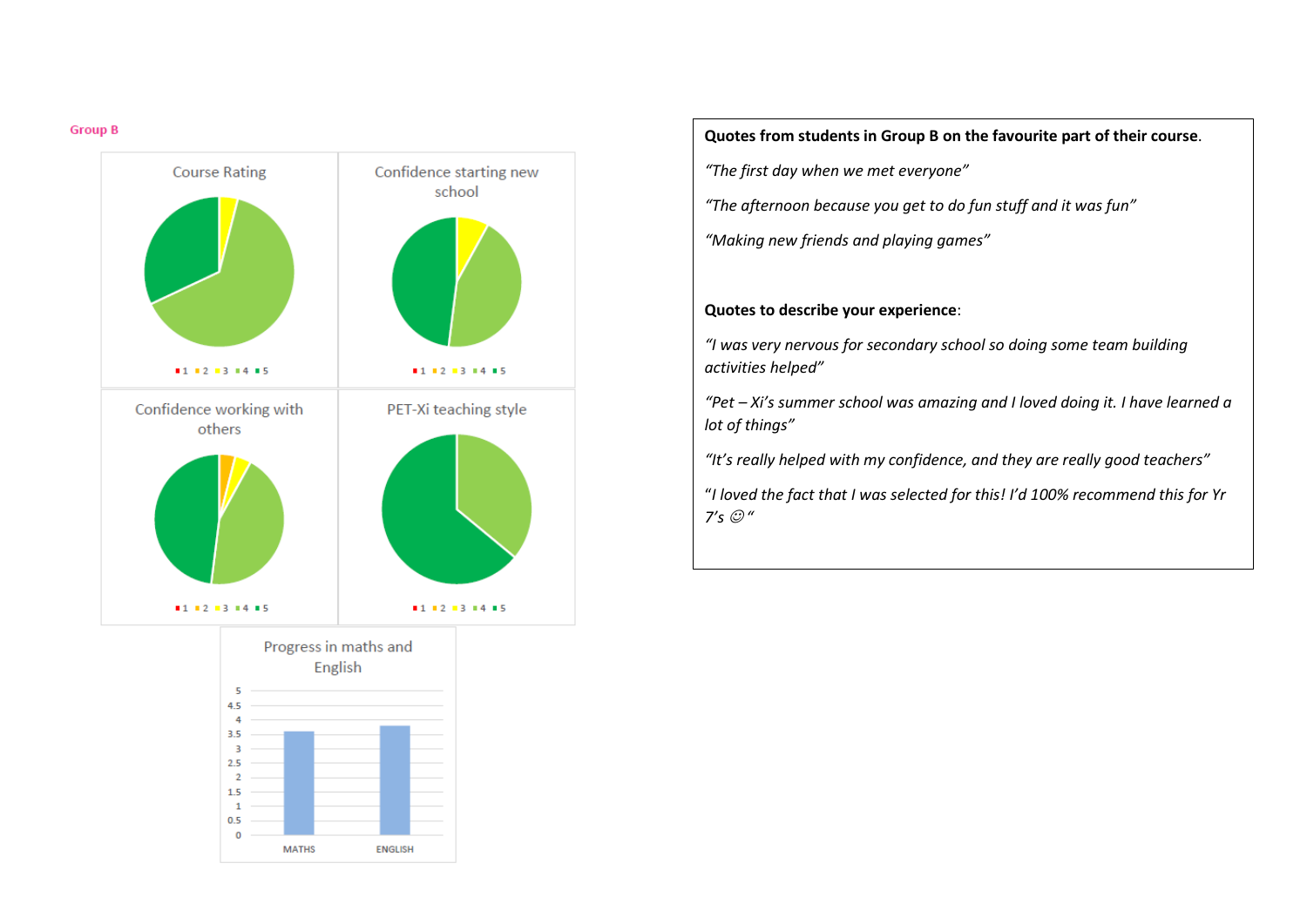#### **Group C (Year 10)**



**Quotes from Year 10 – Group C to describe the favourite part of the course.** 

*"Enrichment activities"*

*"Earning raffle tickets and having a great team teaching us"*

#### **Quotes to describe their experience**.

*"It has helped me with topics I wasn't so confident with"*

*"Learned new things and hilarious with Bob and fun exercise"*

*"I had fun learning new things and the teachers were extremely nice and funny"*